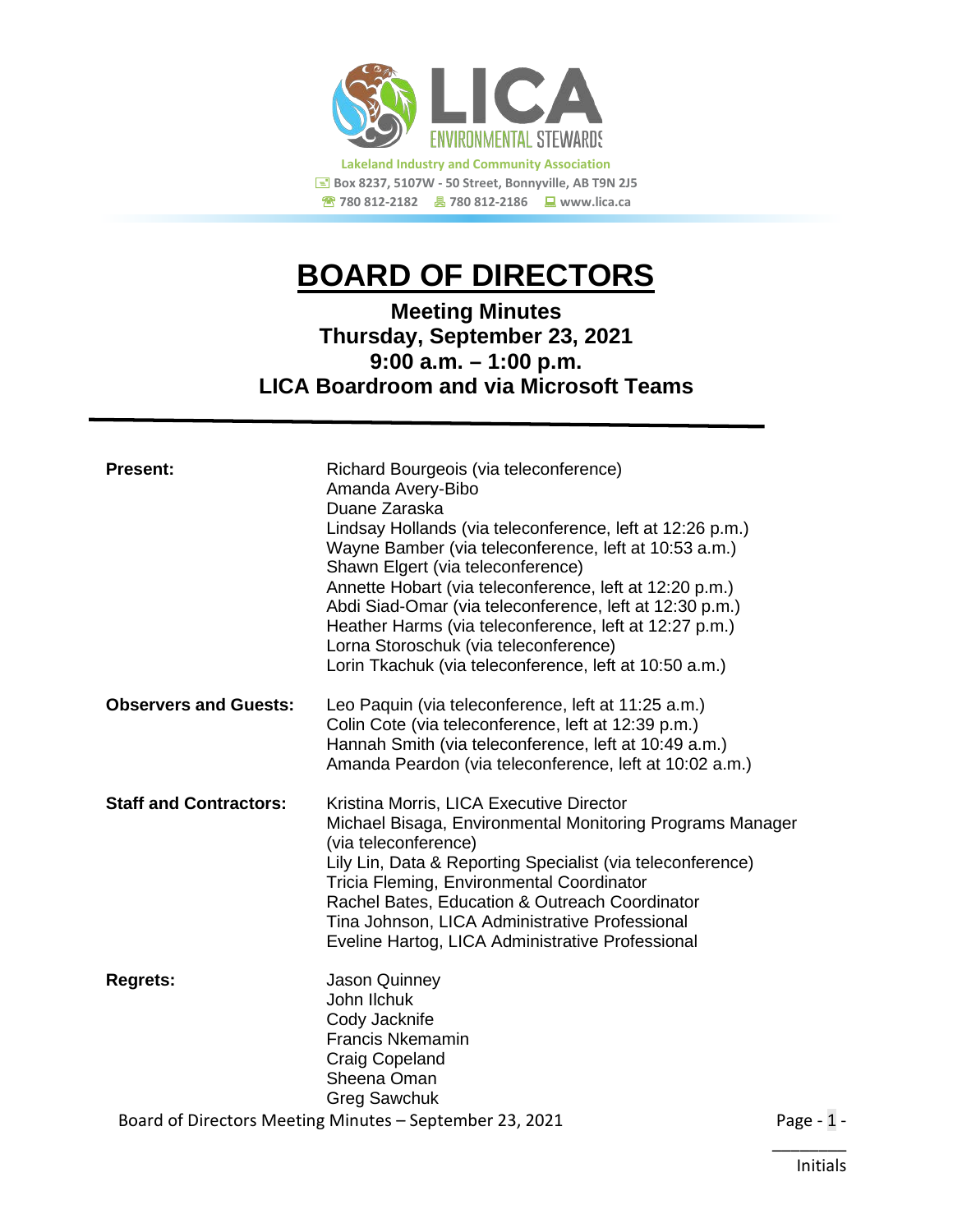### 1.0 CALL TO ORDER:

Amanda Avery-Bibo, the LICA Board Chairperson, called the meeting to order at 9:03 a.m.

#### **1.1 Introductions and Sector Updates**

#### **1.2 Vision, Mission and Values**

#### **1.3 [Roll Call](https://lica2.sharepoint.com/sites/Office/Shared%20Documents/Board/Agendas/2021-22/September%202021/1.3%20Roll%20Call%20June%202021.pdf)**

The Board suggested that the Executive Director contact the Land and Resources Department of the Cold Lake First Nations to bring forward a request to the band for a member appointment to the LICA Board of Directors, as the existing appointee has been unable to attend the majority of the last year.

#### **1.4 Approval of Agenda**

#### **#1 Moved by Lorna Storoschuk AND CARRIED that the September 23, 2021, Agenda be approved as presented.**

#### **1.5 Approval of Minutes**

#### **1.5.1 [June 24, 2021](https://lica2.sharepoint.com/sites/Office/Shared%20Documents/Board/Agendas/2021-22/September%202021/1.5.1%20June%2024,%202021%20Board%20Minutes%20-%20Draft.pdf) – Board Minutes**

#### **#2 Moved by Heather Harms AND CARRIED that the Minutes of the June 24, 2021, Board meeting be approved as presented.**

#### **2.0 ONGOING BUSINESS**

#### **2.1 [Education and Outreach](https://lica2.sharepoint.com/sites/Office/Shared%20Documents/Board/Agendas/2021-22/September%202021/2.1%20E&O%20Coordinator%20Report.pdf) Coordinator Report**

The Education and Outreach Coordinator delivered her report, noting:

- The Community Garden fencing will be installed next week.
- The Lakeland Co-op will fill LICA's lumber requirements to complete construction of the Community Garden beds, as Vincents has a shortage of wood.
- The Bonnyville Pontiacs have volunteered to build the garden beds next week.
- The E&O Coordinator wanted to commend the LICA Summer Student for her hard work and dedication.
- The KOLB campaign Information Session has been delayed until after the municipal elections as the guest speaker is from the M.D. of Bonnyville and has been directed not to participate in public events until elections conclude.
- The Battle River Watershed Alliance E&O Coordinator will be coming to complete field training for the X-Stream Science program on September 24<sup>th</sup>.
- The E&O Coordinator spoke to the Saskatchewan Agriculture in the Classroom, and they attempted to contact the Alberta Agriculture in the Classroom Coordinator, on LICA's behalf, to request they get in touch with us. Nothing came of the request.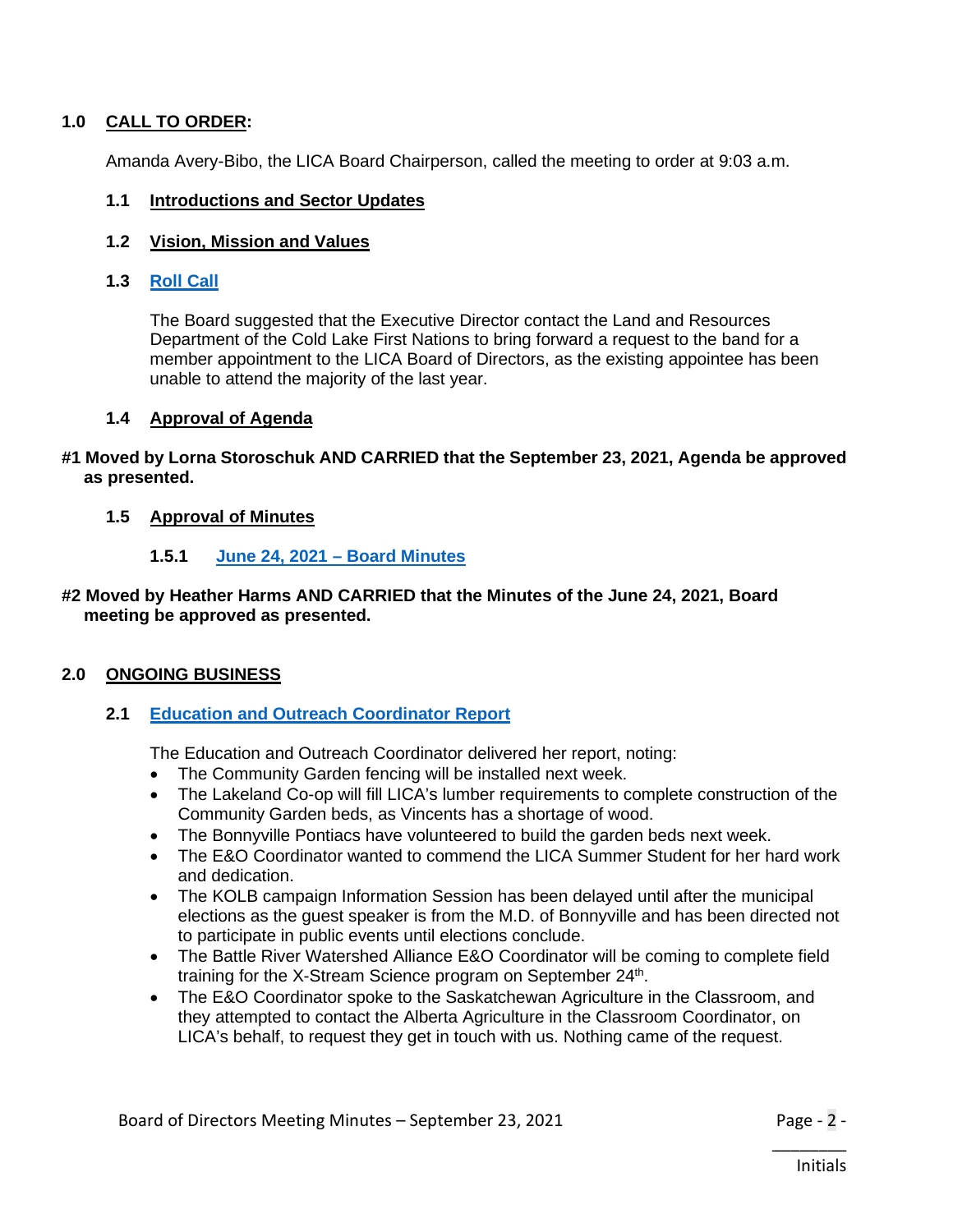A Board member also recognized that CreekWatch delivered monitoring training to the Muriel Lake Basin Management Society volunteers in June, and they were able to conduct five samples over the summer.

# **2.2 [Manager of Environmental Monitoring Programs Report](https://lica2.sharepoint.com/sites/Office/Shared%20Documents/Board/Agendas/2021-22/September%202021/2.2%20Environmental%20Monitoring%20Programs%20Report.pdf)**

The Manager of Environmental Monitoring Programs delivered his report noting:

- The Alberta Airsheds Council is producing a video on the benefits of micro-sensors, specifically Purple Air Devices.
- The Manager of Environmental Monitoring Programs thanked Board Member Lorna Storoschuk for her assistance in connecting LICA with the EMS Bonnyville to deploy our Purple Aire Device. Results of local and global Purple Air monitoring can be found at <https://www2.purpleair.com/>
- The LICA E&O Coordinator offered to create a Facebook post on the benefits of the Purple Air devices.
- The 2021 soil sampling will be conducted at the AEP Cold Lake site during the Thanksgiving long-weekend.
- Work is still underway with the consultant in developing LICA's safety plan for unchaperoned access to the Tamarack site.

A Board Member representing Imperial inquired as to the expected timeframe that the safety program be complete. The Manager of Environmental Monitoring notified them that delays were experienced due to a delay in receiving a response from Imperial on what is required within the plan. It is anticipated that the initial draft is to be completed within the next couple of weeks. The Data and Reporting Specialist added that Imperial would be consulted as the safety program planning proceeds to ensure their compliance requirements are met.

# **2.3 [Environmental Coordinator](https://lica2.sharepoint.com/sites/Office/Shared%20Documents/Board/Agendas/2021-22/September%202021) Report**

The Environmental Coordinator delivered her report, noting:

- LICA has now received enough riparian fencing applications to utilize the full WRRP grant funds.
- She is connecting with the North Saskatchewan Watershed Alliance to determine the best way to release the 143-page Riparian Assessment report to the public in a digestible manner.
- The workshop conducted as part of the Beaver Device Program was a success! There has been a lot of interest in the beaver deceiver devices that have been installed and into whether there will be small signs installed explaining the project.
- The Beaver Project is currently on hold due to site access limitations and permit delays. The Environmental Coordinator is in communication with the M.D. of Bonnyville to identify if they have additional projects that LICA may support. Should delays continue, the Environmental Coordinator will reach out to AEP for approval on purchasing the materials up front and installing the Beaver Devices next year, as LICA must spend the funding prior to March 2022.
- The Iron Horse Trail volunteers have not yet made it into our area to install the OHV Wheels Out of Water signs. We may look at whether it is an option to install the signs ourselves if the project gets delayed further. This should not impact our grant funding as the installation was recorded as in-kind.

Board of Directors Meeting Minutes – September 23, 2021 Page - 3 -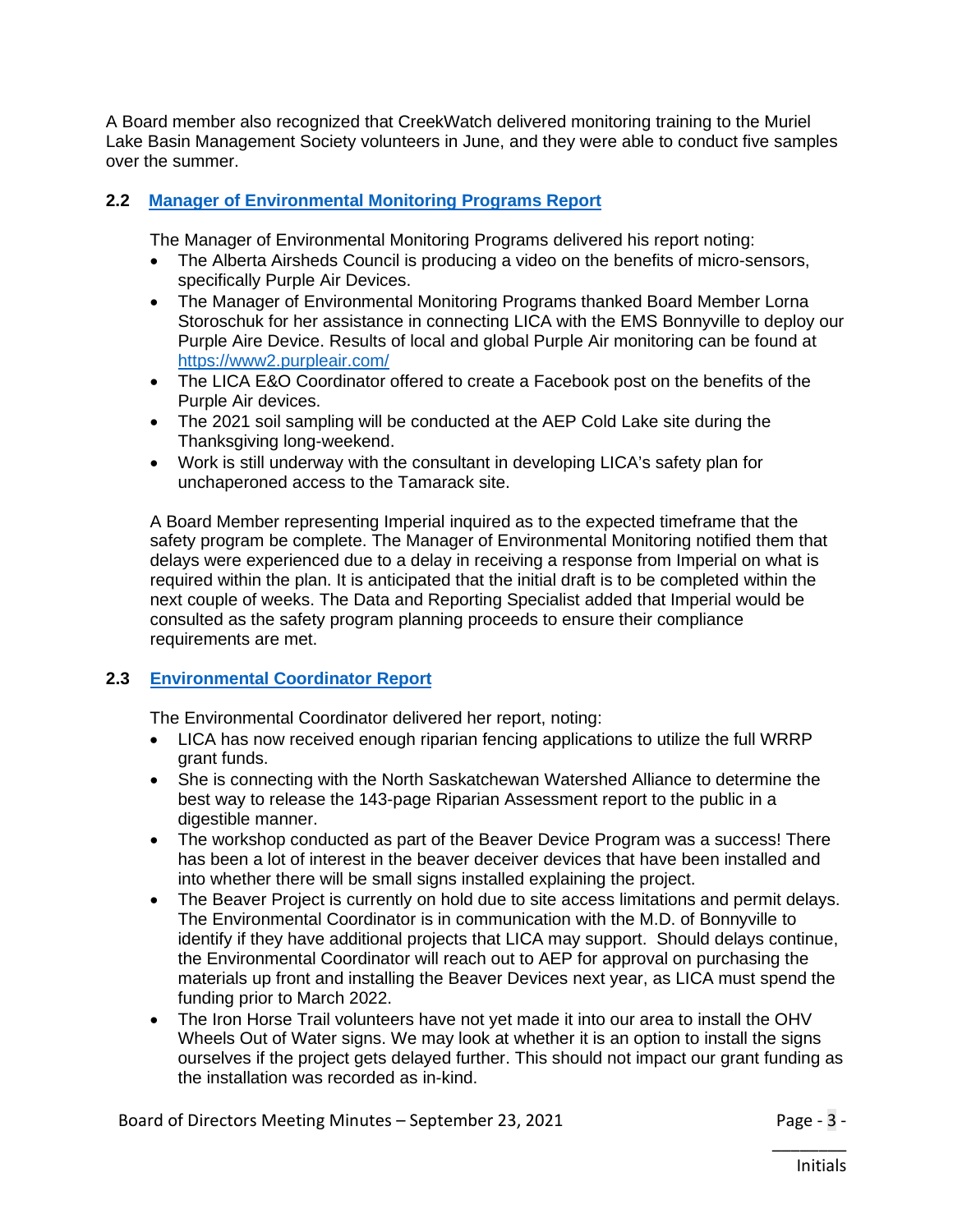- CreekWatch has inquired whether LICA intends to complete more sampling next year. As the pilot program was a success, the Environmental Coordinator recommends continuing the program. The Muriel Lake Basin Management Society expressed interest in completing more sampling.
- The Environmental Coordinator plans to pre-order plants necessary for the Rain Garden, to be planted next Spring.

The Board inquired on why the Rain Garden signage has not yet been completed. The Environmental Coordinator reminded the Board of the request to include a QR code that links to the Rain Garden video, which has not yet been developed. If the video is completed over the winter, the signage should be ready for installation in the Spring of 2022.

# **2.4 Administration**

# **2.4.1 [Executive Director's Report](https://lica2.sharepoint.com/sites/Office/Shared%20Documents/Board/Agendas/2021-22/September%202021/2.4.1%20Executive%20Director%20Report%20-%20Sept%2016,%202021.pdf)**

The Executive Director delivered her report, noting:

- She has submitted the Canada Summer Jobs Final Payment and Activity Report for LICA's Summer Student wages prior to the deadline.
- Yesterday she completed an Indigenous Relations course, along with a LICA Board Member, which she found extremely valuable as it provided information on how to connect and gain the trust of our Indigenous communities. The material will be shared with the LICA staff.

# **2.4.1.1 LICA Annual General Meeting**

As recent previous AGMs focused on biodiversity and water topics, LICA's 2021 AGM presentation will have an airshed focus. The presentation is expected to be 15 minutes long and will cover the effects of acid deposition. Salim Abboud, a soil chemist from Abboud Research Consulting has agreed to speak to our membership in-kind via Zoom. Should technology fail us at the AGM the LICA Manager of Environmental Monitoring Programs will fill in. As LICA was unable to retain a speaker to speak on the effects of acid deposition on surface water, the LICA Manager of Environmental Monitoring Programs will incorporate this topic within the presentation. Honorariums will be provided to both speakers as is LICA's policy.

#### **#3 Moved by Amanda Avery-Bibo AND CARRIED that Dr. Salim Abboud be accepted as the keynote speaker for LICA's 2021 AGM presentation on the effects of acid deposition with Mike Bisaga as the co-presenter.**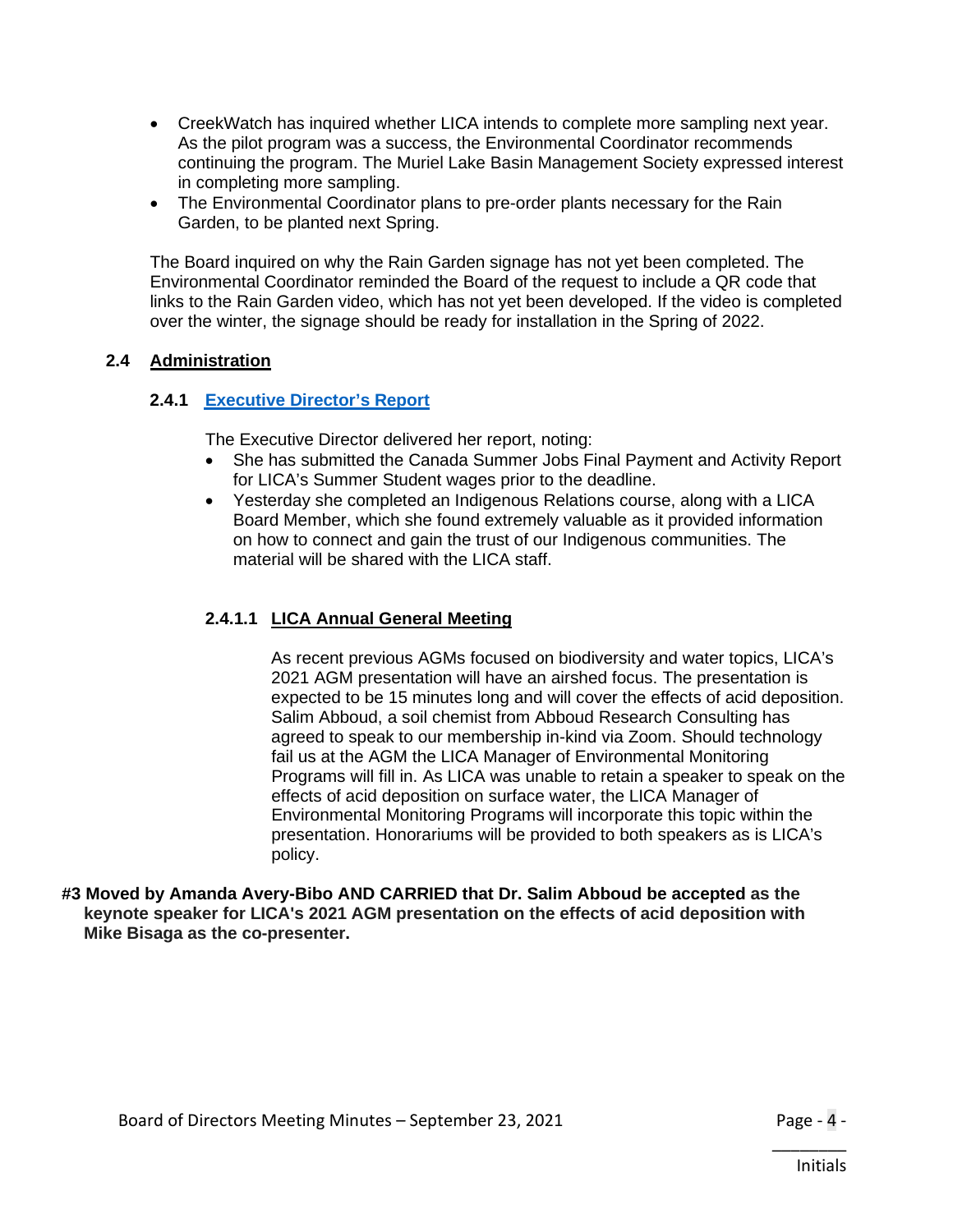Considering the recent focus on Indigenous Relations, the Executive Director proposed adding an Indigenous opening ceremony or prayer at the beginning of the 2021 LICA AGM and requested the Board's thoughts on this. LICA's Métis representative clarified that many Indigenous ceremonies are unique to each group and suggested LICA just include a prayer to not offend or exclude any group. Another Board member clarified that contacting someone on the short timeline may be difficult as most band offices are closed to protect the Elders from increased Covid risks. It was suggested that we attempt to invite an Elder to sit in at the LICA AGM. The Métis representative offered to invite an Elder to LICA's AGM on their behalf. The Board decided on an Indigenous acknowledgement for 2021 with the expectation that LICA will be more inclusive at upcoming AGMs. A Board member also suggested a rotation of local Indigenous groups as an idea for future years. The LICA Environmental Coordinator suggested that we could also reach out to Cold Lake First Nations or Frog Lake First Nations to have an Elder do the prayer in the future because they have done so for IWMP Committee meetings.

The LICA Executive Director has also been in conversations with the Bonnyville Centennial Centre (C2) regarding the new Covid restrictions. The C2 will be implementing the Restrictions Exemption Program and be requiring anyone who enters the C2 to be screened accordingly. As AGM participants will be screened, LICA is still able to offer food at the AGM. The caterer has offered to provide servers to us to reduce touchpoints. Given the new restrictions the Executive Director requested confirmation from the Board to continue with in-person planning for the AGM. The Board would like LICA to offer a virtual Zoom option for those not comfortable attending in-person, in efforts to be inclusive. Going forward LICA may need to address Bylaws pertaining to nominations from the floor now that virtual meetings have become the norm. The Board requested that attendees should be asked to RSVP one week in advance of future AGMs.

#### **#4 Moved by Amanda Avery-Bibo AND CARRIED that the LICA 2021 AGM be offered both virtually and in-person, including the option to vote.**

#### **2.4.1.2 [LICA Bylaws Appendix A Amendment](https://lica2.sharepoint.com/sites/Office/Shared%20Documents/Board/Agendas/2021-22/September%202021/LICA%20BYLAWS%20(For%20Approval%20at%20AGM).pdf)**

An updated watershed map was presented to the board with the addition of the Alberta portions of the Churchill Watershed to the north and the southern piece of the Beaver River Watershed to the south not previously depicted on LICA maps. Alberta Environment and Parks confirmed that LICA had agreed to manage the portions of the Churchill Watershed as their waters flow into the Beaver River Watershed. It was also clarified that only 80% of the watershed area currently depicted as the Beaver River Watershed is the Beave River. Other watersheds such as the Cold Lake and Churchill Watersheds were included when the watershed boundaries were created.

#### **#5 Moved by Amanda Avery-Bibo AND CARRIED that the version 3 map for Appendix A of the Bylaws presented be accepted for decision at the LICA Annual General Meeting.**

Board of Directors Meeting Minutes – September 23, 2021 Page - 5 -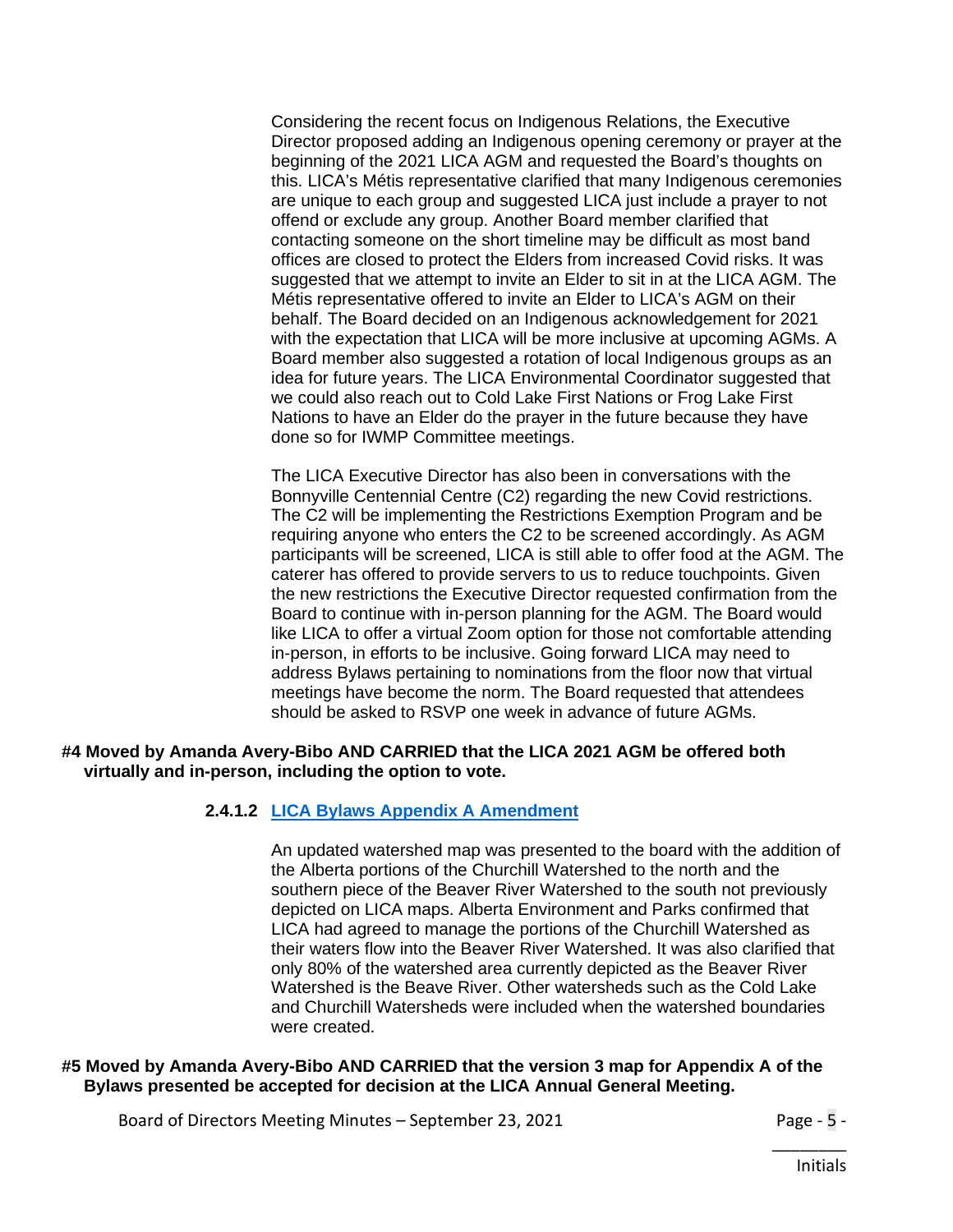# **2.4.2 Financial Reports**

#### **2.4.2.1 [Accounts Receivable Report to September 14, 2021](https://lica2.sharepoint.com/sites/Office/Shared%20Documents/Board/Agendas/2021-22/September%202021/2.4.2.1%20Accounts%20Receivable%20Report%20to%20September%2014,%202021.pdf)**

The accounts receivable report as of September 14, 2021, was presented to the Board noting that contacting the Palliser Airshed Society for payment was quite challenging but, as the report shows, has now paid in full. This challenge may be something to consider if LICA agrees to share costs for projects going forward.

#### **2.4.2.2 [Finances to Date August](https://lica2.sharepoint.com/sites/Office/Shared%20Documents/Board/Agendas/2021-22/September%202021/2.4.2.2%20Finances%20to%20Date%20August%2031,%202021.pdf) 31, 2021**

The Finances to Date as of August 31, 2021, were [summarized](https://lica2.sharepoint.com/sites/Office/Shared%20Documents/Board/Minutes/2021-2022/Minutes/September%202021/Finances%20to%20Date%20(Aug%2031).pdf) to the Board.

#### **2.4.3 2022-23 Proposed [Consolidated Budget](https://lica2.sharepoint.com/sites/Office/Shared%20Documents/Board/Agendas/2021-22/September%202021/2.4.3%20LICA%20Consolidated%20Budget%20Proposal%202022-2023.xlsx)**

The Executive Director presented the proposed 2022-23 Consolidated Budget to the Board, noting that it has been approved by the LISC.

#### **#5 Moved by Richard Bourgeois, seconded by Amanda Avery-Bibo, AND CARRIED that the proposed 2022-23 Consolidated Budget be approved as presented.**

#### **2.4.4 Strategic Plan Q2 Progress Report – [September 16, 2021](https://lica2.sharepoint.com/sites/Office/Shared%20Documents/Board/Agendas/2021-22/September%202021/2.4.4%20Strategic%20Plan%20Q2%20Progress%20Report%20-%20September%2016,%202021.pdf)**

The Executive Director inquired whether the Board wished to continue receiving summaries of the Strategic Plan or if they would just like to be notified if LICA was at risk of missing targets. The Board expressed that they would like to continue receiving the summaries for ease of reference.

#### **2.4.1.1 Summary Document**

The Executive Director presented the Q2 Strategic Plan Progress Report and [Summary Document](https://lica2.sharepoint.com/:b:/s/Office/EbaLQ9AGLuFDlWv-7gCQDy4BZNuVz4GcBm6QmEXDcTZuuQ?e=mScfV1) to the Board exhibiting that LICA is well on track for carrying-out plan delivery. The Board expressed no concerns with LICA's progress thus far.

#### **2.4.5 Governance Committee**

No report.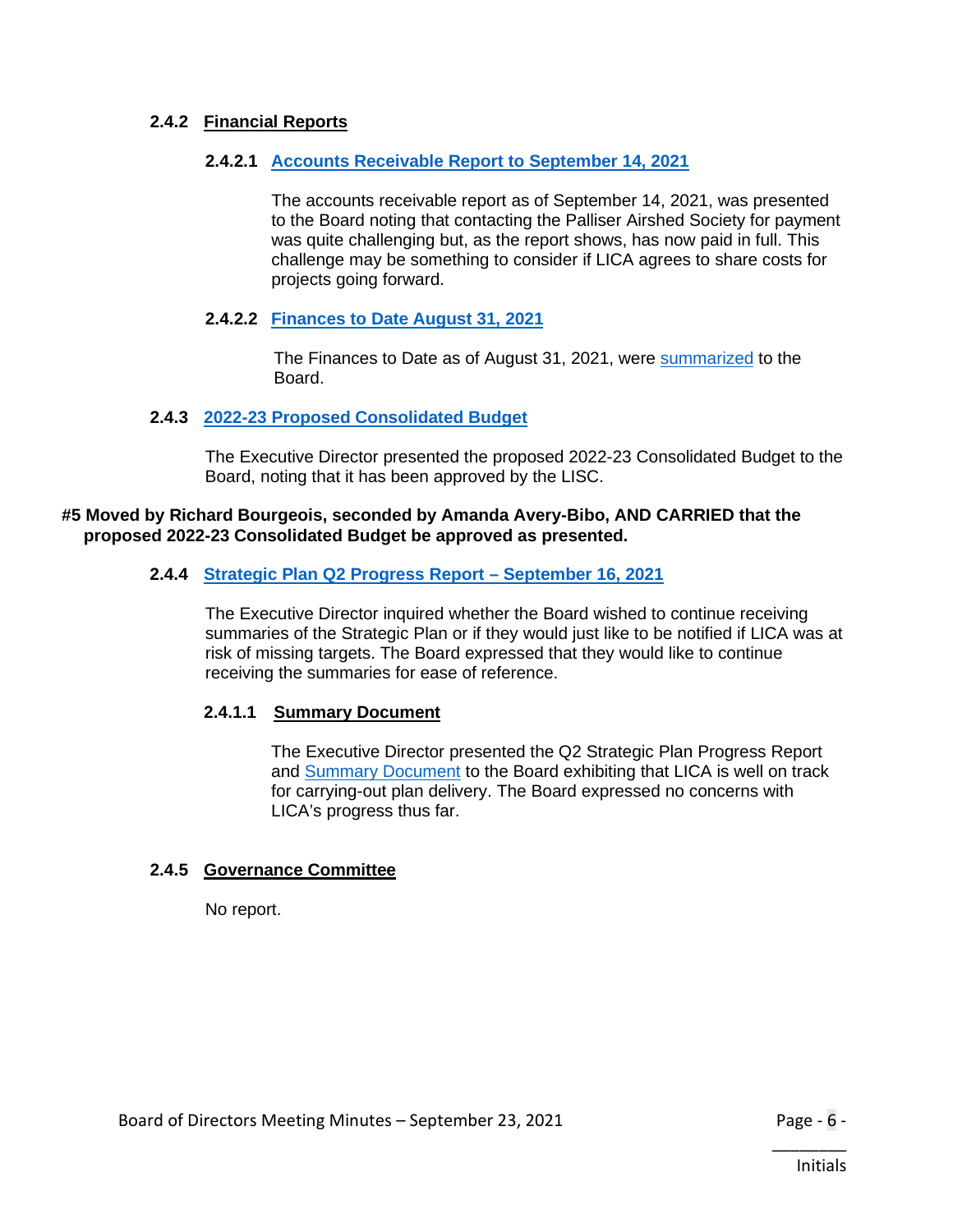# **2.4.6 Education and Outreach Committee**

The Committee Chair reviewed the discussion from the E&O Meeting on Wednesday, September 15, 2021, noting:

- Difficulties with contacting Little Green Thumbs continues to be an issue. Considering this, the committee wishes to support current gardens by seeking donations and investigating the ability of the E&O budget to reallocate resources, if required.
- Some difficulties were experienced during the Keep Our Lake Blue campaign this year. A formal proposal will be brought to the E&O Committee and Board to determine LICA's direction for the KOLB Campaign. The Committee will also be looking at implementing an MOU going forward so responsibilities and expectations of partnerships are clear. The Board agreed with pursuing this path forward.
- An updated budget was shared for the Community Garden which will be brought forward to the Board for decision in October. It was noted that this is a living document and may include updated numbers as quotes are finalized.
- The E&O Committee discussed what LICA should do with recorded LICA presentations. Links to the workshop videos created over the summer will be shared with the Board for their review and decision at the next meeting.

# **2.4.7 Integrated Watershed Management Plan Committee**

**2.4.7.1 [September 9, 2021, IWMP Committee Minutes –](https://lica2.sharepoint.com/sites/Office/Shared%20Documents/Board/Agendas/2021-22/September%202021/2.4.7.1%20September%209,%202021%20IWMPC%20Minutes%20-%20draft.pdf) Draft**

The Draft September 9<sup>th</sup>, 2021, IWMP Committee meeting minutes were presented to the Board.

#### **2.4.7.2 [Engagement Session 1 Summary Report](https://lica2.sharepoint.com/sites/Office/Shared%20Documents/Board/Agendas/2021-22/September%202021/2.4.7.2%20Engagement%20Session%20I%20Summary%20Report%20(Committee%20Version).pdf)**

The IWMP Engagement Session 1 Summary Report was presented to the Board with an updated timeline for the second round of Engagement to January 2023.

**#6 Moved by Annette Hobart AND CARRIED that LICA release the Engagement Session 1 Summary Report to the public without the Appendices and include a disclaimer that the raw data is available upon request and, if the Appendices are requested, confidential information will be redacted.**

Quorum was lost at 12:20 p.m.

# **2.4.8 Acid Deposition Monitoring Program Expansion Committee (ADMPEC)**

The Committee Chair reviewed the discussion from the ADMPEC Meeting on Thursday, September 16, 2021, noting:

Board of Directors Meeting Minutes – September 23, 2021 Page - 7 -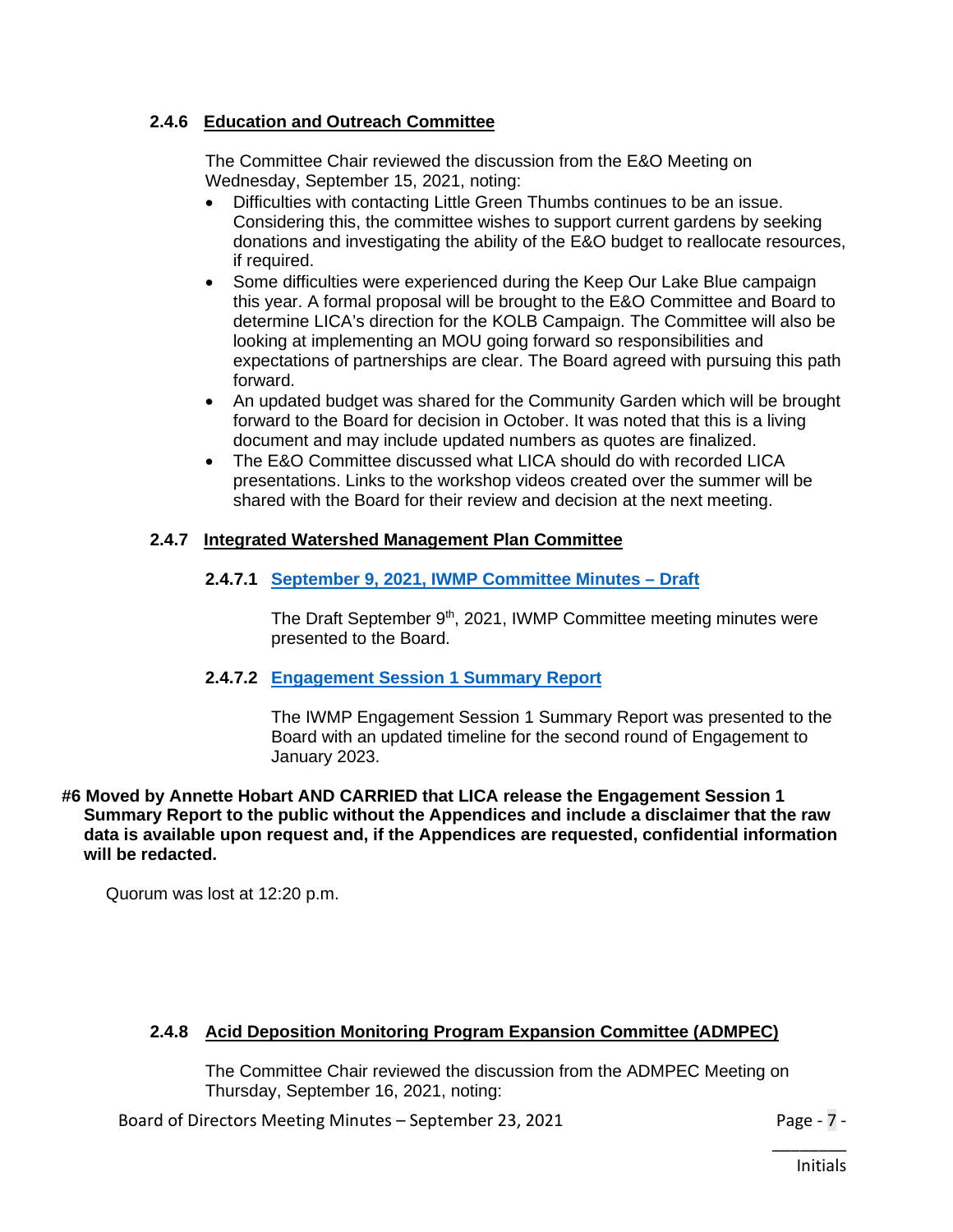- That an introduction and background information was provided.
- Government expectations and next action steps were discussed.
- The Committee Chairperson felt the choice of participants for this committee were well selected, as there was great technical discussion.

# **3.0 OTHER BUSINESS**

#### **3.1 Volunteer Appreciation**

On behalf of LICA, the Executive Director recognized all the volunteers who form the Board of Directors and thanked them for their dedication with a small token of our appreciation. She also requested that any members who wish to put forward their interest in the Community Director, Agricultural Director, or Forestry/Trapping Director seats submit their candidacy prior to elections at the AGM on October  $6<sup>th</sup>$ , 2021. Also, any Board members who know whether they will be re-appointed or removed from the Board for the upcoming year was asked to contact the Executive Director directly with their intentions via email or phone.

# **3.2 Rain Garden Concept Brainstorm**

The Education & Outreach Coordinator has been taking footage of the rain garden throughout the growing season. These give an accurate depiction of the plants used, how they are arranged, and how they filled in over the remainder of the summer. Based on the number of pictures available for the time-lapse video, a 1:00 minute video could be produced if advancing through the pictures at a fast pace and 2:00 minutes if the photos were advanced at a slower pace. The Board inquired whether a 2:00-2:30 minute video was too long. Research into similar videos with interviews ran in the 5:00-10:00 minute range. Quotes were unavailable for this meeting as there was not enough data available to the production companies to create an accurate estimate. [Results of the brainstorming session](https://lica2.sharepoint.com/sites/Office/Shared%20Documents/Board/Agendas/2021-22/September%202021/Rain%20Garden%20Concept%20Brainstorming.docx) will be shared with the E&O Committee for discussion. The video will include timelapse footage and be within the range of  $2 - 4$  minutes in length, considering budget costs.

The Board wishes to become involved once the draft video is developed. The Education and Outreach Committee is expected to determine the finite details, such as whether the video should be animated, include voice-overs, etc.

# **3.3 [WPAC Virtual Summit –](https://lica2.sharepoint.com/sites/Office/Shared%20Documents/Board/Agendas/2021-22/September%202021/3.3%20WPAC%20Summit%20Advertisment-1.pdf) October 2021**

The WPAC Summit is usually held every second year. Due to Covid restrictions the Summit was cancelled last year. Instead of waiting until next year, they will be holding virtual WPAC Summit sessions every Friday during the month of October.

# **3.3.1 Attendance**

In the past, LICA has sent one staff member and one Board member to the WPAC Summit. There is no cost associated to registering for Summit this year and every Board member ass encouraged to select at least one session, as this knowledge brings value to LICA. A poster with the event registration details is attached for those Board members who wish to attend one or more of the events over the four days.

Board of Directors Meeting Minutes – September 23, 2021 Page - 8 -